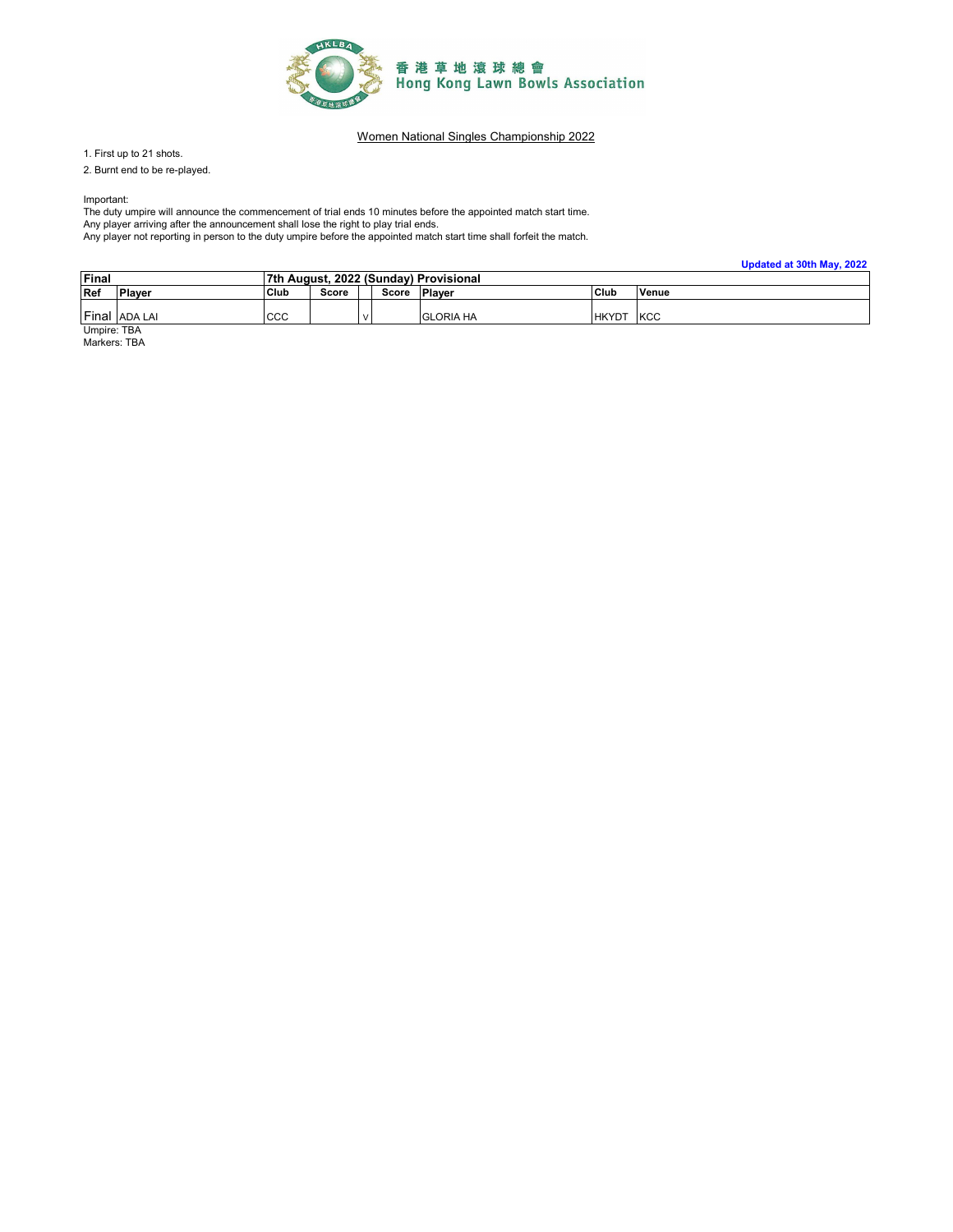

1. First up to 21 shots.

2. Burnt end to be re-played.

3. Marker provided by a player from the same Club in a singles competition shall wear matching Club shirts.

Marker provided by a player from a different Club shall be permitted to wear his/her own Club shirt.

4. Winner must notify results to LBA Office by email or fax by 12:00 noon on the day following the match.

|      |                          |              |                                 |  |    |                    |              | Updated at 30th May, 2022 |  |  |  |
|------|--------------------------|--------------|---------------------------------|--|----|--------------------|--------------|---------------------------|--|--|--|
|      | Quarter Finals           |              | 29th May, 2022 (Sunday) 10:00am |  |    |                    |              |                           |  |  |  |
| Ref  | <b>Player</b>            | <b>Club</b>  | Score                           |  |    | Score Player       | Club         | Venue                     |  |  |  |
| QF 1 | ADA LAI                  | CCC          | 21                              |  | 12 | <b>RITA SHEK</b>   | <b>HKFC</b>  | CCC                       |  |  |  |
|      | QF 2 GLORIA HA           | <b>HKYDT</b> | 21                              |  | 15 | <b>COBY WU</b>     | <b>KCC</b>   | <b>NP</b>                 |  |  |  |
|      | <b>QF 3 PHYLLIS WONG</b> | <b>HKFC</b>  | 21                              |  | 16 | <b>SANDY LAM</b>   | <b>IRC</b>   | <b>HKFC</b>               |  |  |  |
|      | QF 4 YUNSE HA            | <b>HKFC</b>  | 17                              |  | 21 | <b>SANLIA WONG</b> | <b>YLLBC</b> | <b>HKFC</b>               |  |  |  |

| <b>Semi Finals</b>                                |                                                    |              | 29th May, 2022 (Sunday) 3:00pm |  |       |                      |             |            |  |  |  |
|---------------------------------------------------|----------------------------------------------------|--------------|--------------------------------|--|-------|----------------------|-------------|------------|--|--|--|
| Ref                                               | <b>Player</b>                                      | Club         | Score                          |  | Score | <b>Plaver</b>        | Club        | Venue      |  |  |  |
|                                                   |                                                    |              |                                |  |       |                      |             |            |  |  |  |
| <b>ISF</b>                                        | <b>ADA LAI</b>                                     | CCC          | 21                             |  | 17    | <b>SANLIA WONG</b>   | YLLBC       | <b>IFC</b> |  |  |  |
|                                                   |                                                    |              |                                |  |       |                      |             |            |  |  |  |
|                                                   | <b>SF 2 GLORIA HA</b>                              | <b>HKYDT</b> | 21                             |  | 19    | <b>IPHYLLIS WONG</b> | <b>HKFC</b> | <b>IFC</b> |  |  |  |
| Remarks: Outside spectators are still not allowed |                                                    |              |                                |  |       |                      |             |            |  |  |  |
| Umpire: Victor Chow & Vicky Chung                 |                                                    |              |                                |  |       |                      |             |            |  |  |  |
|                                                   | Markers: Wilbert Leung (SF1) & Hui Chi Keung (SF2) |              |                                |  |       |                      |             |            |  |  |  |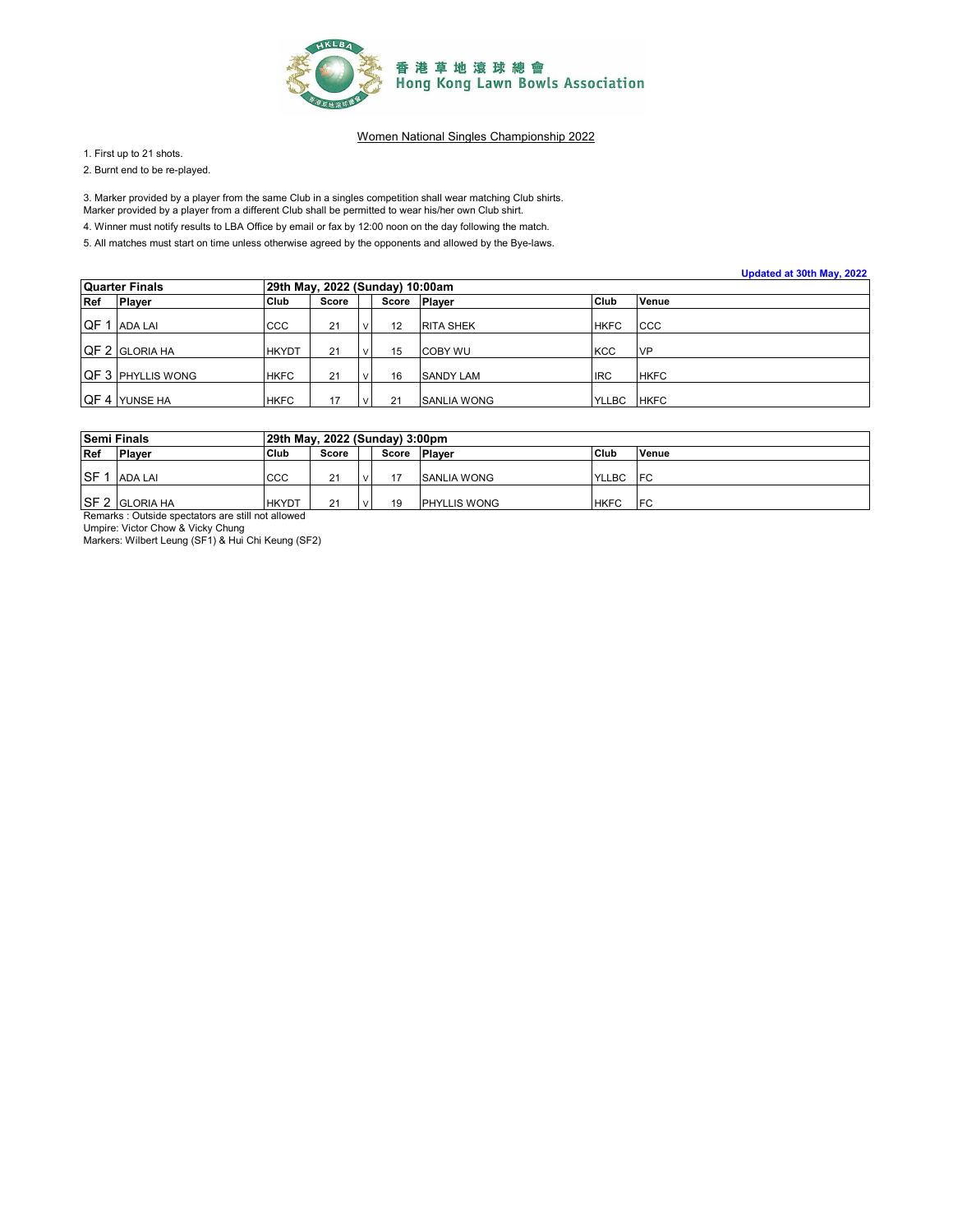

1. First up to 21 shots.

2. Burnt end to be re-played.

3. Marker provided by a player from the same Club in a singles competition shall wear matching Club shirts.

Marker provided by a player from a different Club shall be permitted to wear his/her own Club shirt.

4. Winner must notify results to LBA Office by email or fax by 12:00 noon on the day following the match.

|         |                       |              |                                |        |       |                          |             | Updated at 23rd May, 2022   |  |  |  |
|---------|-----------------------|--------------|--------------------------------|--------|-------|--------------------------|-------------|-----------------------------|--|--|--|
| Round 4 |                       |              | 22nd May, 2022 (Sunday) 3:00pm |        |       |                          |             |                             |  |  |  |
| Ref     | <b>Player</b>         | Club         | Score                          |        | Score | <b>Player</b>            | Club        | Venue                       |  |  |  |
| 401     | <b>ANGEL SO</b>       | CCC          | 20                             |        | 21    | <b>ADA LAI</b>           | CCC         | CCC                         |  |  |  |
| 402     | <b>CHENG MAI YUNG</b> | FC           | 20                             |        | 21    | YUNSE HA                 | <b>HKFC</b> | FC                          |  |  |  |
| 403     | <b>SANLIA WONG</b>    | <b>YLLBC</b> | 21                             |        | 8     | <b>IKRISTIN SALVADOR</b> | CdeR        | TM (Changed to 3pm, 23 May) |  |  |  |
| 404     | <b>EVA KWOK</b>       | <b>ILBC</b>  | 17                             | $\vee$ | 21    | <b>RITA SHEK</b>         | <b>HKFC</b> | <b>TM</b>                   |  |  |  |
| 405     | <b>GLORIA HA</b>      | <b>HKYDT</b> | 21                             |        | 8     | <b>ELISA CHEUNG</b>      | <b>KCC</b>  | VP (Changed to 10am)        |  |  |  |
| 406     | <b>PHYLLIS WONG</b>   | <b>HKFC</b>  | 21                             |        | 6     | <b>DOROTHY YU</b>        | CCC         | <b>HKFC</b>                 |  |  |  |
| 407     | <b>COBY WU</b>        | <b>KCC</b>   | 21                             |        | 17    | ICHERYL CHAN             | <b>STSA</b> | KCC (Changed to 2:30pm)     |  |  |  |
| 408     | <b>SANDY LAM</b>      | <b>IRC</b>   | 21                             |        | 20    | <b>IRENE CHAN</b>        | <b>HKFC</b> | IRC (Changed to 11am)       |  |  |  |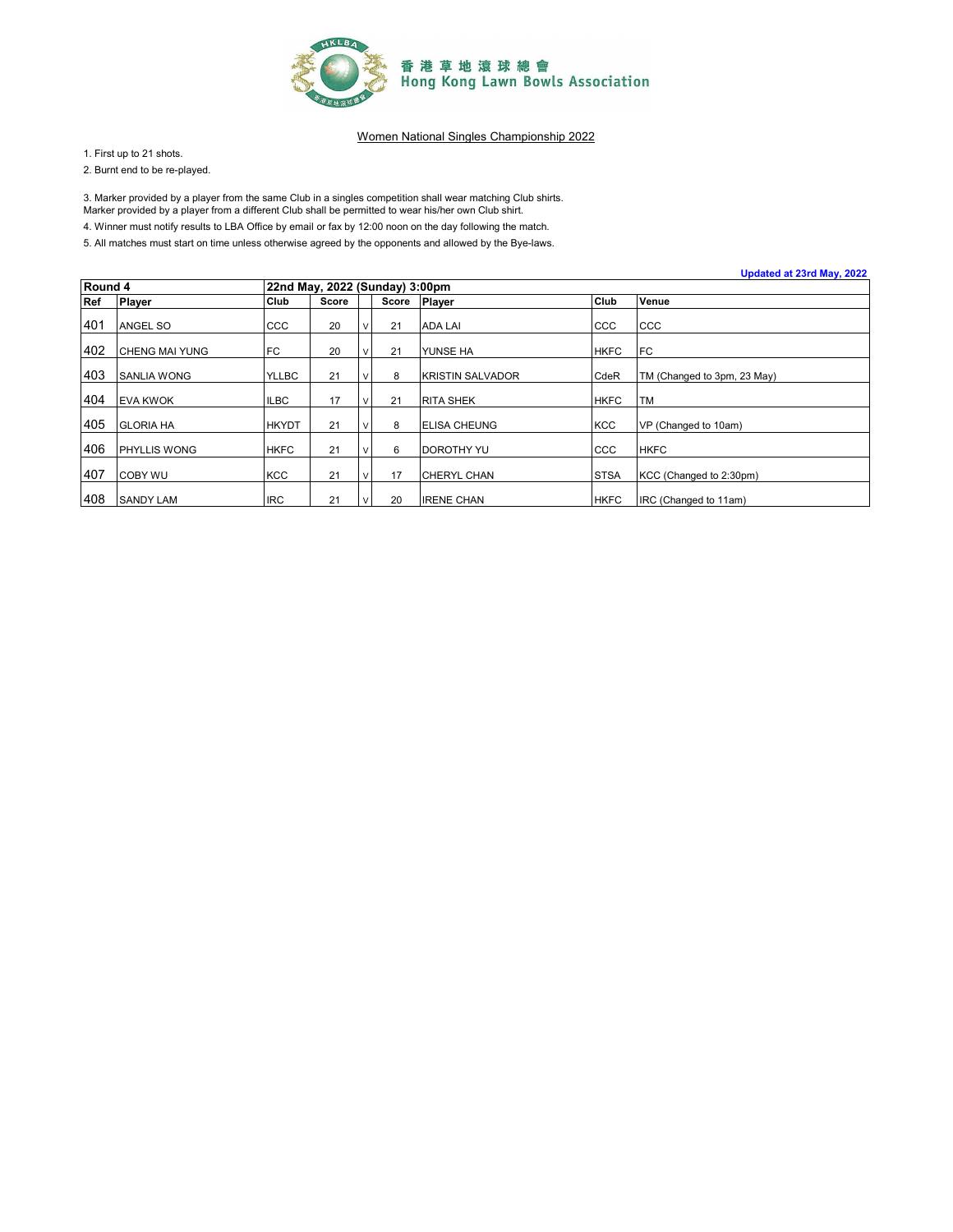

1. First up to 21 shots.

2. Burnt end to be re-played.

3. Marker provided by a player from the same Club in a singles competition shall wear matching Club shirts.

Marker provided by a player from a different Club shall be permitted to wear his/her own Club shirt.

4. Winner must notify results to LBA Office by email or fax by 12:00 noon on the day following the match.

|         | Updated at 17th May, 2022 |              |                                |        |                |                         |              |                                  |  |  |
|---------|---------------------------|--------------|--------------------------------|--------|----------------|-------------------------|--------------|----------------------------------|--|--|
| Round 3 |                           |              | 15th May, 2022 (Sunday) 3:00pm |        |                |                         |              |                                  |  |  |
| Ref     | Player                    | Club         | <b>Score</b>                   |        | Score          | <b>Player</b>           | Club         | Venue                            |  |  |
| 301     | <b>IRENE CHAN</b>         | <b>HKFC</b>  | 21                             | V      | 19             | <b>ADA LAM</b>          | <b>CLBC</b>  | HKFC (Changed to 2pm, 19 May)    |  |  |
| 302     | <b>GIGI HO</b>            | <b>KCC</b>   | 16                             | V      | 21             | <b>RITA SHEK</b>        | <b>HKFC</b>  | <b>KCC</b>                       |  |  |
| 303     | <b>EVA YU</b>             | <b>HKFC</b>  | 11                             | V      | 21             | <b>SANDY LAM</b>        | <b>IRC</b>   | HKFC (Changed to 7pm, 20 May)    |  |  |
| 304     | <b>ANITA SUNG</b>         | <b>TMSA</b>  | 14                             | v      | 21             | <b>CHENG MAI YUNG</b>   | <b>FC</b>    | <b>TM</b>                        |  |  |
| 305     | <b>COBY WU</b>            | <b>KCC</b>   | 21                             | v      | 15             | TAMMY THAM              | <b>KCC</b>   | <b>KCC</b>                       |  |  |
| 306     | <b>VIVIAN WONG</b>        | FC           | 10                             | $\vee$ | 21             | YUNSE HA                | <b>HKFC</b>  | FC (Changed to 10am)             |  |  |
| 307     | <b>CHERYL CHAN</b>        | <b>STSA</b>  | 21                             | V      | $\overline{2}$ | <b>DAISY CHAN</b>       | <b>HKPBC</b> | <b>SLY</b>                       |  |  |
| 308     | <b>SANDRA HO</b>          | CdeR         | 13                             | V      | 21             | PHYLLIS WONG            | <b>HKFC</b>  | CdeR (Changed to 7:30pm, 17 May) |  |  |
| 309     | <b>SANLIA WONG</b>        | <b>YLLBC</b> | 21                             | v      | 10             | JENNY MIU               | <b>TKOBC</b> | TM (Changed to 7pm)              |  |  |
| 310     | YUMI WONG                 | <b>HKFC</b>  | 3                              | v      | 21             | <b>KRISTIN SALVADOR</b> | CdeR         | HKFC (Changed to 3pm, 20 May)    |  |  |
| 311     | <b>ADA LAI</b>            | CCC          | 21                             | V      | $\overline{7}$ | <b>CORRINE CHAN</b>     | <b>HKYDT</b> | CCC (Changed to 5pm, 17 May)     |  |  |
| 312     | <b>CANDY NG</b>           | CdeR         | 16                             | V      | 21             | <b>GLORIA HA</b>        | <b>HKYDT</b> | CdeR (Changed to 7pm, 19 May)    |  |  |
| 313     | ANGEL SO                  | CCC          | 21                             | V      | 6              | SHERON CHAN             | <b>SBSC</b>  | CCC (Changed to 7:30pm, 19 May)  |  |  |
| 314     | <b>DOROTHY YU</b>         | CCC          | 21                             | V      | 10             | <b>ANDREA LEUNG</b>     | <b>KBGC</b>  | CCC (Changed to 7pm, 19 May)     |  |  |
| 315     | <b>VICKY CHUNG</b>        | <b>SBSC</b>  | 13                             |        | 21             | <b>ELISA CHEUNG</b>     | <b>KCC</b>   | VP (Changed to 7pm, 16 May)      |  |  |
| 316     | <b>EVA KWOK</b>           | <b>ILBC</b>  | 21                             | $\vee$ | 10             | <b>AMY CHOI</b>         | <b>KCC</b>   | <b>TM</b>                        |  |  |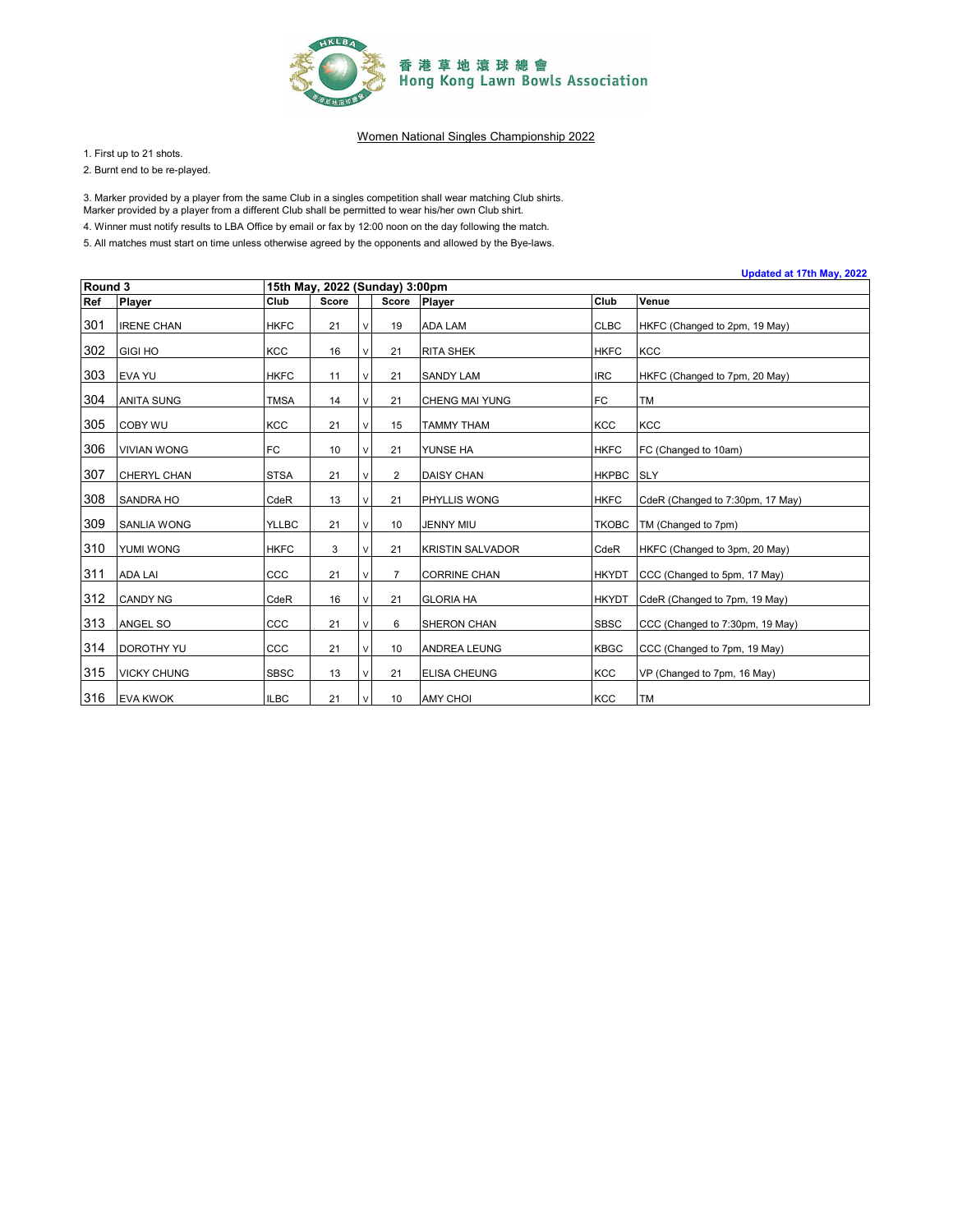

1. First up to 21 shots.

2. Burnt end to be re-played.

3. Marker provided by a player from the same Club in a singles competition shall wear matching Club shirts.

Marker provided by a player from a different Club shall be permitted to wear his/her own Club shirt.

4. Winner must notify results to LBA Office by email or fax by 12:00 noon on the day following the match.

|                    | Updated at 12th May, 2022 |              |                               |        |                |                         |              |                                |  |
|--------------------|---------------------------|--------------|-------------------------------|--------|----------------|-------------------------|--------------|--------------------------------|--|
| Round <sub>2</sub> |                           |              | 8th May, 2022 (Sunday) 3:00pm |        |                |                         |              |                                |  |
| Ref                | Player                    | Club         | Score                         |        | Score          | Player                  | Club         | Venue                          |  |
| 201                | YAN PUN                   | <b>TMSA</b>  | 6                             | $\vee$ | 21             | CHERYL CHAN             | <b>STSA</b>  | TM                             |  |
| 202                | <b>IRENE CHAN</b>         | <b>HKFC</b>  | 21                            | V      | 20             | POLLY LO                | KBGC         | <b>HKFC</b>                    |  |
| 203                | DOROTHY YU                | ccc          | 21                            | V      | 13             | PHEOBY CHIU             | FC           | ccc                            |  |
| 204                | <b>KRISTIN SALVADOR</b>   | CdeR         | 21                            | $\vee$ | 12             | <b>LYCHEE LAI</b>       | <b>SBSC</b>  | CdeR                           |  |
| 205                | <b>CARRIE MOK</b>         | <b>STSA</b>  | 17                            | V      | 21             | YUMI WONG               | <b>HKFC</b>  | SLY (Changed to 4pm, 9 May)    |  |
| 206                | <b>VIVIAN WONG</b>        | FC           | 21                            | V      | $\overline{7}$ | <b>ELLEN HEVICON</b>    | KCC          | FC                             |  |
| 207                | SANDY YUET                | KBGC         | 8                             | $\vee$ | 21             | <b>JENNY MIU</b>        | <b>TKOBC</b> | <b>KBGC</b>                    |  |
| 208                | KATE CHEUNG               | ABC          | 19                            | $\vee$ | 21             | <b>VICKY CHUNG</b>      | <b>SBSC</b>  | TKO (Changed to 3pm, 7 May)    |  |
| 209                | SUMMER CHOW               | <b>STSA</b>  | 11                            | V      | 21             | <b>GLORIA HA</b>        | <b>HKYDT</b> | SLY (Changed to 7pm, 13 May)   |  |
| 210                | CYNTHIA CHAN              | ccc          | 15                            | $\vee$ | 21             | RITA SHEK               | <b>HKFC</b>  | ccc                            |  |
| 211                | COBY WU                   | KCC          | 21                            | $\vee$ | 20             | DREAMY NG               | <b>SBSC</b>  | KCC                            |  |
| 212                | PHOENIX HUI               | <b>HKYDT</b> | no show                       | $\vee$ |                | CHENG MAI YUNG          | FC           | TM                             |  |
| 213                | <b>TAMMY THAM</b>         | KCC          | 21                            | $\vee$ | $\overline{7}$ | <b>GRACE CHENG</b>      | FC           | <b>KCC</b>                     |  |
| 214                | <b>EVA KWOK</b>           | <b>ILBC</b>  | 21                            | V      | 6              | <b>HELEN CHEUNG</b>     | ccc          | TM (Changed to 7pm, 6 May)     |  |
| 215                | <b>ADA LAI</b>            | ccc          | 21                            | $\vee$ | 8              | <b>IRIS NG</b>          | <b>STSA</b>  | ccc                            |  |
| 216                | SANDY LAM                 | IRC          | 21                            | $\vee$ | 15             | <b>WAN LAU</b>          | <b>STSA</b>  | IRC (Changed to 3pm, 9 May)    |  |
| 217                | AMY CHOI                  | KCC          | 21                            | V      | 14             | <b>KELLY YU</b>         | SBI          | KCC (Changed to 7:30pm, 7 May) |  |
| 218                | ANITA SUNG                | <b>TMSA</b>  | 21                            | $\vee$ | 15             | ANNY YU                 | <b>SBSC</b>  | TM (Changed to 3pm, 7 May)     |  |
| 219                | MAGGIE SO                 | FC           | 10                            | $\vee$ | 21             | YUNSE HA                | <b>HKFC</b>  | FC (Changed to 9:30am)         |  |
| 220                | <b>SHIRLEY LAM</b>        | <b>STSA</b>  | 13                            | V      | 21             | ADA LAM                 | <b>CLBC</b>  | SLY                            |  |
| 221                | JOSEPHINE LAM             | <b>HKFC</b>  | 19                            | V      | 21             | <b>GIGI HO</b>          | KCC          | <b>HKFC</b>                    |  |
| 222                | AMY CHWANG                | KBGC         | 9                             | $\vee$ | 21             | ANGEL SO                | ccc          | KBGC                           |  |
| 223                | <b>CORRINE CHAN</b>       | HKYDT        | 21                            | V      | 20             | <b>EMMIE WONG</b>       | <b>HKFC</b>  | TM                             |  |
| 224                | CHRISTINA CHUNG           | <b>ILBC</b>  | 20                            | V      | 21             | ELISA CHEUNG            | KCC          | TM                             |  |
| 225                | YU YEE SIN                | <b>HKYDT</b> | 14                            | $\vee$ | 21             | SHERON CHAN             | <b>SBSC</b>  | VP (Changed to 10am, 7 May)    |  |
| 226                | <b>DAISY CHAN</b>         | <b>HKPBC</b> | 21                            | $\vee$ | 12             | <b>EUNICE NG</b>        | HKCC         | <b>PSRC</b>                    |  |
| 227                | PHYLLIS WONG              | <b>HKFC</b>  | 21                            | $\lor$ | 5              | <b>EMMY LUK</b>         | <b>HKYDT</b> | <b>HKFC</b>                    |  |
| 228                | SANLIA WONG               | YLLBC        | 21                            | $\vee$ | 6              | <b>MILLICENT LAI</b>    | FC           | TM                             |  |
| 229                | ANDREA LEUNG              | KBGC         | 21                            | $\vee$ | 15             | <b>DAPHNE YEUNG</b>     | FC           | KBGC                           |  |
| 230                | SHADOW LAW                | <b>HKFC</b>  | 8                             | $\lor$ | 21             | <b>CANDY NG</b>         | CdeR         | <b>HKFC</b>                    |  |
| 231                | EVA YU                    | HKFC         | 21                            | V      | 15             | CAMILLA LEUNG           | HKFC         | HKFC                           |  |
| 232                | SANDRA HO                 | CdeR         |                               | $\vee$ |                | withdraw CINDY ROBINSON | USRC         | CdeR                           |  |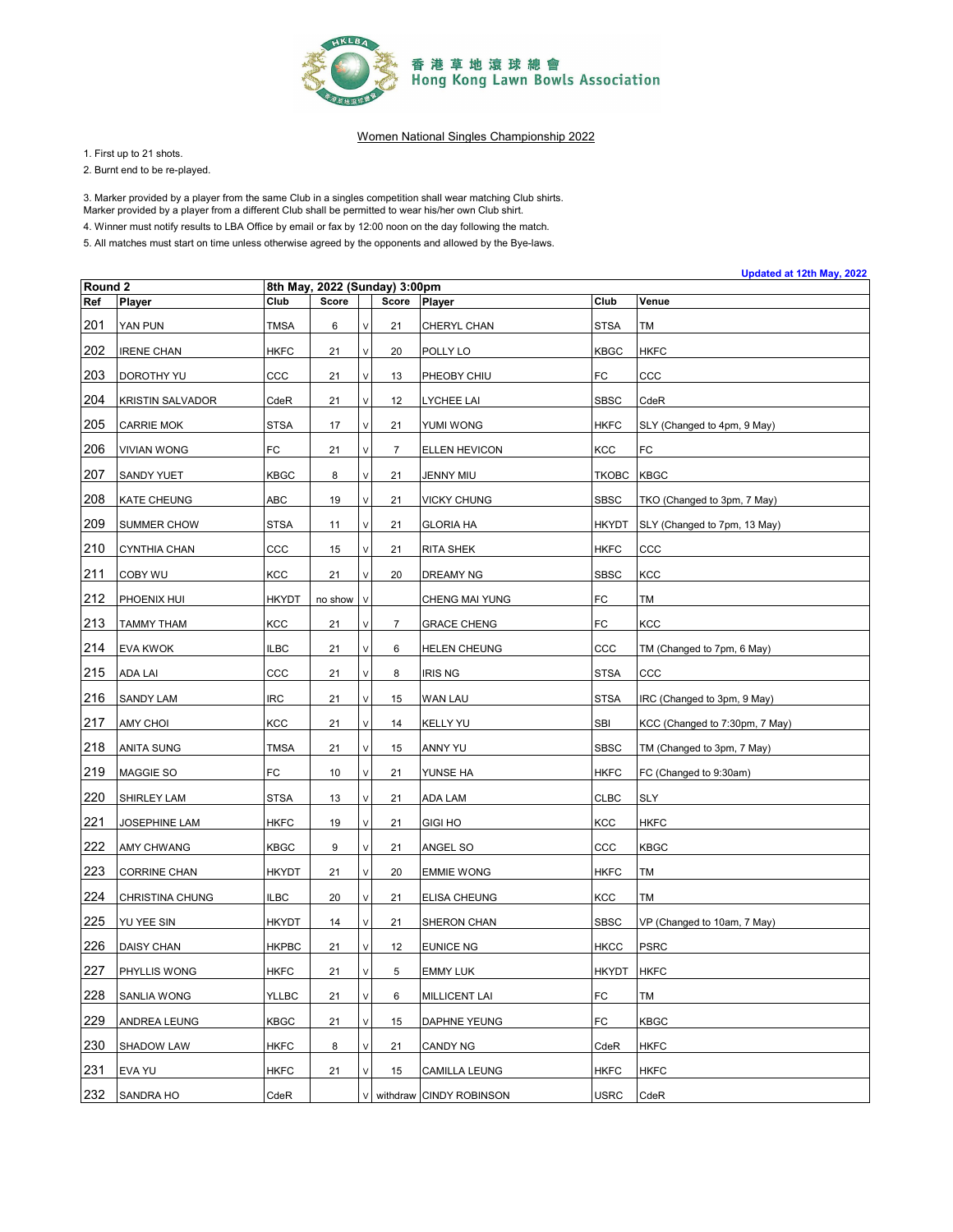

1. First up to 21 shots.

2. Burnt end to be re-played.

3. Marker provided by a player from the same Club in a singles competition shall wear matching Club shirts.

Marker provided by a player from a different Club shall be permitted to wear his/her own Club shirt.

4. Winner must notify results to LBA Office by email or fax by 12:00 noon on the day following the match.

|         |                       |                  |                |        |                      |                        |              | Updated at 5th May, 2022        |
|---------|-----------------------|------------------|----------------|--------|----------------------|------------------------|--------------|---------------------------------|
| Round 1 |                       | 1st May,<br>Club | Score          |        | 2022 (Sunday) 3:00pm |                        |              |                                 |
| Ref     | Player                |                  |                |        | Score                | Player                 | Club         | Venue                           |
| 101     | POLLY LO              | KBGC             | 21             | $\vee$ | 16                   | <b>BONNY CHEUNG</b>    | <b>STSA</b>  | KBGC (Changed to 3pm, 3 May)    |
| 102     | <b>CAMILLA LEUNG</b>  | <b>HKFC</b>      | 21             | V      | 13                   | <b>JULIET TAI</b>      | <b>TMSA</b>  | <b>HKFC</b>                     |
| 103     | JOSEPHINE LAM         | <b>HKFC</b>      | 21             | V      | 17                   | LAM WAI LING           | <b>TMSA</b>  | <b>HKFC</b>                     |
| 104     | <b>IRENE CHAN</b>     | <b>HKFC</b>      | 21             | $\vee$ | 10                   | DOLPHIN KWAN           | <b>STSA</b>  | <b>HKFC</b>                     |
| 105     | SHANDY YU             | CdeR             | 18             | V      | 21                   | <b>CYNTHIA CHAN</b>    | ccc          | CdeR (Changed to 7pm,3 May)     |
| 106     | PHOENIX HUI           | <b>HKYDT</b>     | 21             | V      | 17                   | <b>KAREN CHOI</b>      | <b>STSA</b>  | TM (Changed to 7pm, 30 April)   |
| 107     | <b>BELLA CHAN</b>     | CdeR             | 14             | $\vee$ | 21                   | <b>EMMY LUK</b>        | <b>HKYDT</b> | CdeR (Changed to 3pm, 7 May)    |
| 108     | <b>GLORIA HA</b>      | <b>HKYDT</b>     |                | $\vee$ |                      | Bye                    |              |                                 |
| 109     | SHIRLEY MA            | <b>HKFC</b>      | 16             | V      | 21                   | <b>MILLICENT LAI</b>   | FC           | HKFC (Changed to 4pm)           |
| 110     | <b>EUNICE NG</b>      | <b>HKCC</b>      | 21             | $\vee$ | 13                   | <b>VIVIAN LI</b>       | <b>YLLBC</b> | HKCC (Changed to 3pm, 3 May)    |
| 111     | JENNY YAU             | <b>TMSA</b>      | 19             | V      | 21                   | SUMMER CHOW            | <b>STSA</b>  | TM (Changed to 8pm, 2 May)      |
| 112     | ANGIE HUI             | <b>GBLBC</b>     | 4              | V      | 21                   | AMY CHOI               | KCC          | VP (Changed to 2pm)             |
| 113     | <b>SANDY YUET</b>     | KBGC             | 21             | $\vee$ | 14                   | <b>ANNIE TAM</b>       | CdeR         | KBGC (Changed to 3pm, 2 May)    |
| 114     | KATRINA WONG          | <b>TMSA</b>      | 9              | V      | 21                   | PHYLLIS WONG           | <b>HKFC</b>  | TM                              |
| 115     | <b>VICKY CHUNG</b>    | <b>SBSC</b>      | 21             | V      | 20                   | <b>SZETO WAI CHING</b> | <b>SBSC</b>  | VP (Changed to 10am, 2 May)     |
| 116     | SHERON CHAN           | <b>SBSC</b>      |                | $\vee$ |                      | Bye                    |              |                                 |
| 117     | PUN WING CHING        | SBI              | $\overline{7}$ | V      | 21                   | <b>GIGI HO</b>         | KCC          | VP (Changed to 3pm, 2 May)      |
| 118     | EVA KWOK              | <b>ILBC</b>      | 21             | $\vee$ | 14                   | AMY CHAN CHUI CHUI     | <b>CLBC</b>  | TM (Changed to 10am)            |
| 119     | CHAN KA               | <b>HKYDT</b>     | 13             | $\vee$ | 21                   | YU YEE SIN             | <b>HKYDT</b> | TM (Changed to 10am)            |
| 120     | AMY CHWANG            | KBGC             | 21             | V      | 6                    | YOLENDA CHAN           | <b>SBSC</b>  | KBGC (Changed to 3pm, 2 May)    |
| 121     | YUNSE HA              | <b>HKFC</b>      | 21             | $\vee$ | 14                   | <b>CHERRY TSOI</b>     | <b>HKFC</b>  | HKFC (Changed to 5pm, 1 May)    |
| 122     | ELLEN HEVICON         | KCC              | 21             | $\vee$ | 9                    | TERESA CHEUNG          | <b>HKCC</b>  | KCC (Changed to 3pm, 7 May)     |
| 123     | ANGEL SO              | ccc              | 21             | V      | 5                    | RICKI LI               | SBI          | CCC (Changed to 7:30pm, 5 May)  |
| 124     | <b>CINDY ROBINSON</b> | USRC             |                | $\vee$ |                      | Bye                    |              |                                 |
| 125     | MICHELLE CHUNG        | <b>WISC</b>      | 18             | $\vee$ | 21                   | <b>CORRINE CHAN</b>    | <b>HKYDT</b> | TKO (Changed to 5pm, 3 May)     |
| 126     | MAGGIE CHENG          | GBLBC            | 19             | $\vee$ | 21                   | <b>IRIS NG</b>         | <b>STSA</b>  | TKO (Changed to 10am, 2 May)    |
| 127     | YUMI WONG             | <b>HKFC</b>      | 21             | $\vee$ | 20                   | <b>KAREN SZETO</b>     | SBI          | HKFC (Changed to 7pm, 29 April) |
| 128     | KATE CHEUNG           | ABC              |                | $\vee$ |                      | Bye                    |              |                                 |
| 129     | CONNIE WONG           | <b>CLBC</b>      | 12             | V      | 21                   | DAISY CHAN             | <b>HKPBC</b> | VP (Changed to 12nn, 3 May)     |
| 130     | <b>ADA LAM</b>        | <b>CLBC</b>      | 21             | V      | 6                    | CHRISTINA YEUNG        | <b>HKFC</b>  | VP (Changed to 3pm, 2 May)      |
| 131     | <b>SHARON KUOK</b>    | VLBC             | $\overline{7}$ | V      | 21                   | JENNY MIU              | <b>TKOBC</b> | VP (Changed to 3pm, 7 May)      |
| 132     | <b>HELEN CHEUNG</b>   | ccc              |                | V      |                      | Bye                    |              |                                 |
| 133     | <b>EMILY CHAN</b>     | <b>HKYDT</b>     | 14             | V      | 21                   | ANDREA LEUNG           | <b>KBGC</b>  | VP                              |
| 134     | YAN PUN               | TMSA             | 21             | V      | 17                   | <b>KELLY WONG</b>      | KCC          | TM (Changed to 7pm, 3 May)      |
| 135     | QUEENIE SHUM          | SBI              | 19             |        | 21                   | ANNY YU                | <b>SBSC</b>  | VP (Changed to 10am, 2 May)     |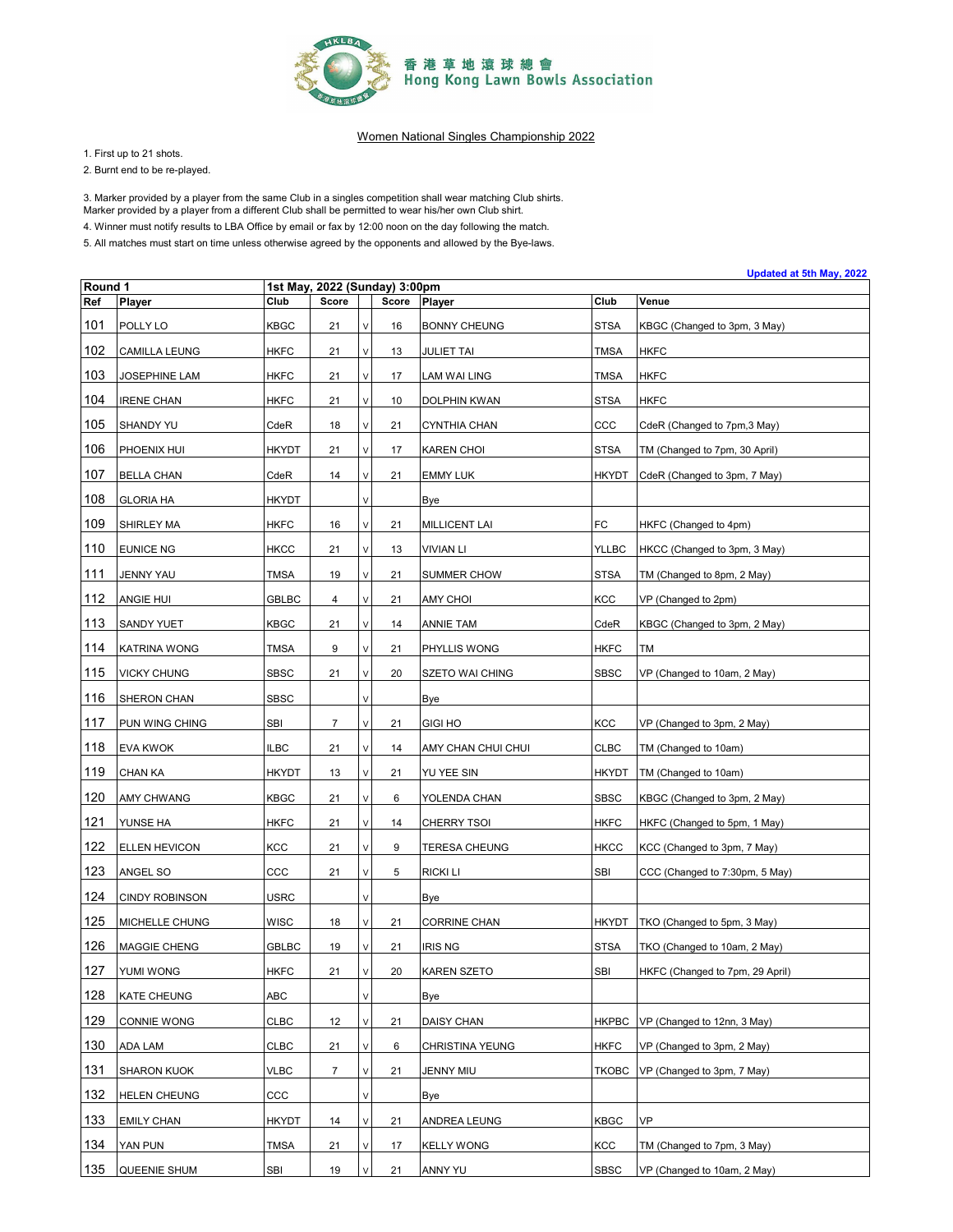

1. First up to 21 shots.

2. Burnt end to be re-played.

3. Marker provided by a player from the same Club in a singles competition shall wear matching Club shirts.

Marker provided by a player from a different Club shall be permitted to wear his/her own Club shirt.

4. Winner must notify results to LBA Office by email or fax by 12:00 noon on the day following the match.

5. All matches must start on time unless otherwise agreed by the opponents and allowed by the Bye-laws.

| Round 1 |                         |              | 1st May, 2022 (Sunday) 3:00pm |                |       |                        |              | Upualeu al Jili May, 2022       |
|---------|-------------------------|--------------|-------------------------------|----------------|-------|------------------------|--------------|---------------------------------|
| Ref     | <b>Player</b>           | Club         | Score                         |                | Score | Player                 | Club         | Venue                           |
| 136     | DAPHNE YEUNG            | FC           | 21                            | V              | 12    | CELINA LEUNG           | HKFC         | FC (Changed to 2:30pm, 5 May)   |
| 137     | SUSANNA LO              | ccc          | withdraw                      | $\vee$         |       | CANDY NG               | CdeR         | CCC (Changed to 11am, 1 May)    |
| 138     | ELIZABETH PANG          | IRC          | 7                             | V              | 21    | WAN LAU                | <b>STSA</b>  | IRC (Changed to 3pm, 7 May)     |
| 139     | ANNA TO                 | <b>HKFC</b>  | 8                             | $\overline{2}$ | 21    | <b>RITA SHEK</b>       | <b>HKFC</b>  | HKFC (changed to 3pm, 2 May)    |
| 140     | SHIRLEY LAM             | STSA         |                               | V              |       | Bye                    |              |                                 |
| 141     | CHERYL CHAN             | STSA         | 21                            | V              | 14    | PHOEBE HO              | HKFC         | SLY                             |
| 142     | LYCHEE LAI              | SBSC         | 21                            | V              | 13    | <b>ERICA LEUNG</b>     | FC           | VP                              |
| 143     | KING SUM                | CdeR         | $\overline{7}$                | V              | 21    | <b>CARRIE MOK</b>      | <b>STSA</b>  | CdeR (Changed to 2pm, 3 May)    |
| 144     | <b>ELISA CHEUNG</b>     | KCC          |                               |                |       | Bye                    |              |                                 |
| 145     | PHEOBY CHIU             | FC           | 21                            | V              | 11    | CHAN WAI MAN           | <b>HKPBC</b> | FC (Changed to 2:30pm, 5 May)   |
| 146     | <b>CERLYN WONG</b>      | ABC          | 14                            | V              | 21    | CHENG MAI YUNG         | FC           | TKO (Changed to 4pm, 7 May)     |
| 147     | <b>DEBBY YIM</b>        | <b>HKPBC</b> | $\overline{7}$                | V              | 21    | SANLIA WONG            | <b>YLLBC</b> | PSRC (Changed to 10am, 4 May)   |
| 148     | <b>GRACE CHENG</b>      | FC           |                               | $\vee$         |       | Bye                    |              |                                 |
| 149     | EVA YU                  | HKFC         | 21                            | V              | 19    | QUEENIE LAI            | <b>SBSC</b>  | <b>HKFC</b>                     |
| 150     | <b>VICKY HO</b>         | SBSC         | 20                            | V              | 21    | KELLY YU               | SBI          | VP (Changed to 7pm, 26 April)   |
| 151     | ANDIE CHEUNG            | <b>HKPBC</b> | 17                            | V              | 21    | TAMMY THAM             | KCC          | PSRC (Changed to 11am, 5 May)   |
| 152     | <b>KRISTIN SALVADOR</b> | CdeR         | 21                            | V              | 8     | <b>CARRIE TAM</b>      | FC           | CdeR (Changed to 4pm, 3 May)    |
| 153     | JOANNE LEUNG            | FC           | 14                            | V              | 21    | <b>EMMIE WONG</b>      | <b>HKFC</b>  | FC (Changed to 2:30pm, 5 May)   |
| 154     | <b>VIVIAN YIP</b>       | CCC          | 18                            | V              | 21    | DOROTHY YU             | CCC          | CCC (Changed to 3pm, 5 May)     |
| 155     | <b>BECKY TSE</b>        | AWASG        | 17                            | V              | 21    | SANDY LAM              | <b>IRC</b>   | SLY (Changed to 10am, 7 May)    |
| 156     | MAGGIE SO               | FC           |                               | V              |       | Bye                    |              |                                 |
| 157     | TERESA SIU              | <b>TMSA</b>  | 17                            | V              | 21    | DREAMY NG              | <b>SBSC</b>  | TM (Changed to 7pm, 26 April)   |
| 158     | <b>TINA NG</b>          | KBGC         | 7                             | V              | 21    | <b>ADA LAI</b>         | CCC          | KBGC (Changed to 3pm, 2 May)    |
| 159     | <b>ANITA SUNG</b>       | <b>TMSA</b>  | 21                            |                | 16    | <b>BIANCA SZETO</b>    | <b>HKYDT</b> | <b>TM</b>                       |
| 160     | SHADOW LAW              | HKFC         |                               | V              |       | <u>Bye</u>             |              |                                 |
| 161     | SANDRA HO               | CdeR         |                               | V              |       | withdraw CHAN LOK CHEE | CdeR         | CdeR (Changed to 11am)          |
| 162     | <b>VIVIAN WONG</b>      | FC           | 21                            | V              | 8     | <b>BRENDA NG</b>       | <b>STSA</b>  | FC (Changed to 2pm, 28 April)   |
| 163     | DANNA CHIU              | <b>KBGC</b>  | 10                            | V              | 21    | COBY WU                | KCC          | KBGC (Changed to 2:30pm, 7 May) |
| 164     | CHRISTINA CHUNG         | <b>ILBC</b>  |                               | V              |       | Bye                    |              |                                 |

**Updated at 5th May, 2022**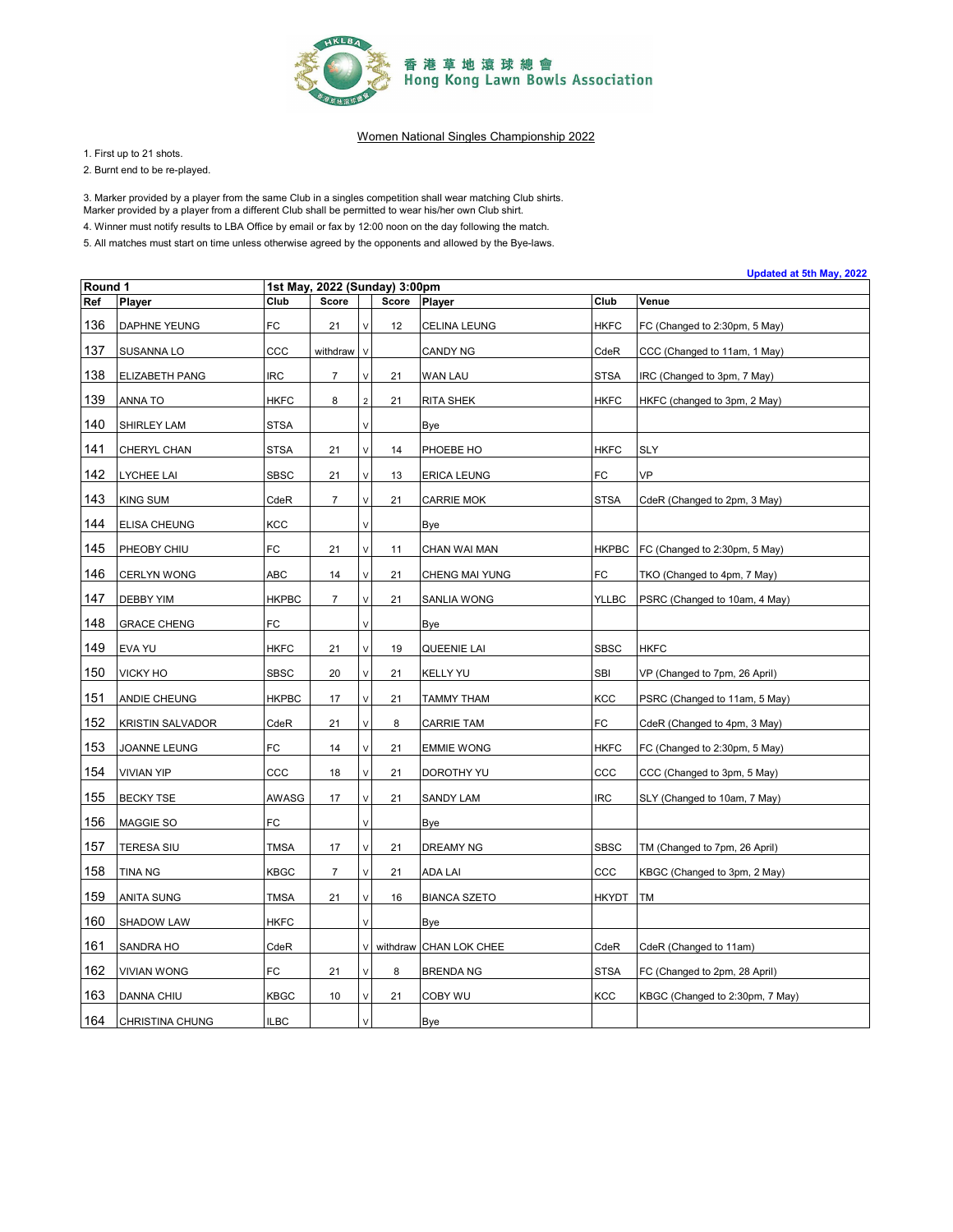# **HONG KONG LAWN BOWLS ASSOCIATION**

## Women's National Singles Championship 2022

#### Players List

| <b>CLUB</b>  | <b>PLAYER</b>             | <b>HOME GREEN</b> |
|--------------|---------------------------|-------------------|
| <b>ABC</b>   | <b>CERLYN WONG</b>        | <b>TKO</b>        |
| <b>ABC</b>   | <b>KATE CHEUNG</b>        | <b>TKO</b>        |
| <b>AWASG</b> | <b>BECKY TSE</b>          | <b>SLY</b>        |
| CCC          | ANGEL SO                  | CCC               |
| CCC          | <b>CYNTHIA CHAN</b>       | CCC               |
| CCC          | <b>HELEN CHEUNG</b>       | CCC               |
| CCC          | <b>SUSANNA LO</b>         | CCC               |
| CCC          | <b>ADA LAI</b>            | CCC               |
| CCC          | <b>VIVIAN YIP</b>         | CCC               |
| CCC          | <b>DOROTHY YU</b>         | CCC               |
| CdeR         | <b>KRISTIN SALVADOR</b>   | CdeR              |
| CdeR         | <b>KING SUM</b>           | CdeR              |
| CdeR         | <b>BELLA CHAN</b>         | <b>CdeR</b>       |
| <b>CdeR</b>  | <b>ANNIE TAM</b>          | CdeR              |
| <b>CdeR</b>  | <b>CANDY NG</b>           | CdeR              |
| CdeR         | <b>CHAN LOK CHEE</b>      | CdeR              |
| CdeR         | <b>SHANDY YU</b>          | CdeR              |
| CdeR         | <b>SANDRA HO</b>          | CdeR              |
| <b>CLBC</b>  | <b>ADA LAM</b>            | <b>VP</b>         |
| <b>CLBC</b>  | <b>AMY CHAN CHUI CHUI</b> | <b>VP</b>         |
| <b>CLBC</b>  | <b>CONNIE WONG</b>        | <b>VP</b>         |
| <b>FC</b>    | <b>GRACE CHENG</b>        | <b>FC</b>         |
| <b>FC</b>    | <b>VIVIAN WONG</b>        | <b>FC</b>         |
| <b>FC</b>    | <b>JOANNE LEUNG</b>       | <b>FC</b>         |
| <b>FC</b>    | <b>ERICA LEUNG</b>        | <b>FC</b>         |
| <b>FC</b>    | PHEOBY CHIU               | <b>FC</b>         |
| <b>FC</b>    | <b>DAPHNE YEUNG</b>       | <b>FC</b>         |
| <b>FC</b>    | <b>CHENG MAI YUNG</b>     | <b>FC</b>         |
| <b>FC</b>    | <b>CARRIE TAM</b>         | <b>FC</b>         |
| FC           | <b>MILLICENT LAI</b>      | <b>FC</b>         |
| <b>FC</b>    | <b>MAGGIE SO</b>          | <b>FC</b>         |
| <b>GBLBC</b> | <b>ANGIE HUI</b>          | <b>VP</b>         |
| <b>GBLBC</b> | <b>MAGGIE CHENG</b>       | <b>TKO</b>        |
| <b>HKCC</b>  | <b>TERESA CHEUNG</b>      | <b>HKCC</b>       |
| <b>HKCC</b>  | <b>EUNICE NG</b>          | <b>HKCC</b>       |
| <b>HKFC</b>  | <b>EMMIE WONG</b>         | <b>HKFC</b>       |
| <b>HKFC</b>  | EVA YU                    | <b>HKFC</b>       |
| <b>HKFC</b>  | <b>YUNSE HA</b>           | <b>HKFC</b>       |
| <b>HKFC</b>  | <b>CHERRY TSOI</b>        | <b>HKFC</b>       |
| <b>HKFC</b>  | <b>YUMI WONG</b>          | <b>HKFC</b>       |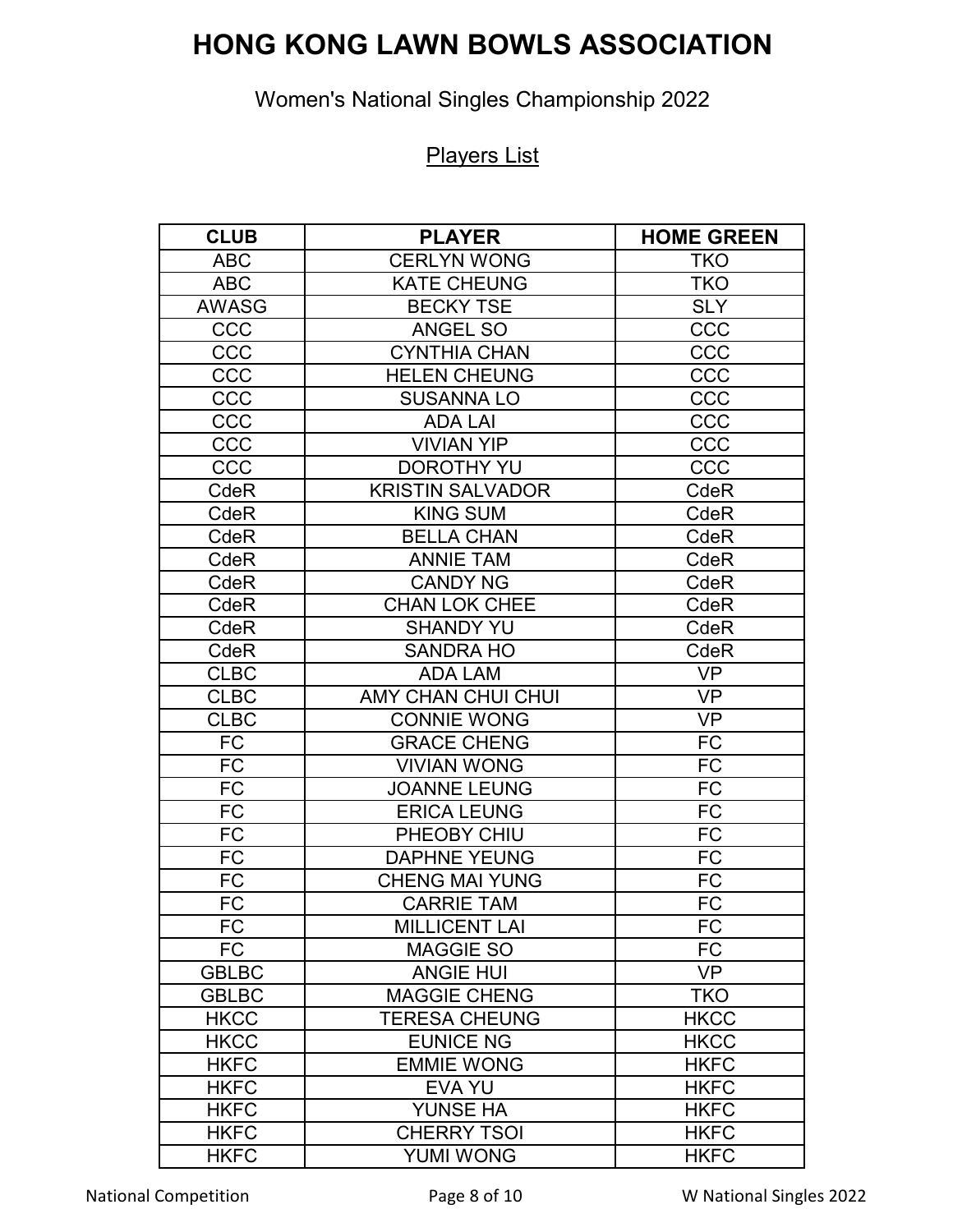# **HONG KONG LAWN BOWLS ASSOCIATION**

## Women's National Singles Championship 2022

#### Players List

| <b>CLUB</b>  | <b>PLAYER</b>          | <b>HOME GREEN</b> |
|--------------|------------------------|-------------------|
| <b>HKFC</b>  | <b>SHIRLEY MA</b>      | <b>HKFC</b>       |
| <b>HKFC</b>  | <b>CELINA LEUNG</b>    | <b>HKFC</b>       |
| <b>HKFC</b>  | <b>SHADOW LAW</b>      | <b>HKFC</b>       |
| <b>HKFC</b>  | <b>ANNA TO</b>         | <b>HKFC</b>       |
| <b>HKFC</b>  | <b>PHYLLIS WONG</b>    | <b>HKFC</b>       |
| <b>HKFC</b>  | <b>IRENE CHAN</b>      | <b>HKFC</b>       |
| <b>HKFC</b>  | <b>CAMILLA LEUNG</b>   | <b>HKFC</b>       |
| <b>HKFC</b>  | <b>RITA SHEK</b>       | <b>HKFC</b>       |
| <b>HKFC</b>  | <b>JOSEPHINE LAM</b>   | <b>HKFC</b>       |
| <b>HKFC</b>  | PHOEBE HO              | <b>HKFC</b>       |
| <b>HKFC</b>  | <b>CHRISTINA YEUNG</b> | <b>HKFC</b>       |
| <b>HKPBC</b> | <b>DAISY CHAN</b>      | <b>PSRC</b>       |
| <b>HKPBC</b> | <b>ANDIE CHEUNG</b>    | <b>PSRC</b>       |
| <b>HKPBC</b> | <b>DEBBY YIM</b>       | <b>PSRC</b>       |
| <b>HKPBC</b> | <b>CHAN WAI MAN</b>    | <b>PSRC</b>       |
| <b>HKYDT</b> | <b>YU YEE SIN</b>      | <b>VP</b>         |
| <b>HKYDT</b> | <b>EMMY LUK</b>        | <b>VP</b>         |
| <b>HKYDT</b> | <b>GLORIA HA</b>       | <b>VP</b>         |
| <b>HKYDT</b> | PHOENIX HUI            | TM                |
| <b>HKYDT</b> | <b>EMILY CHAN</b>      | <b>VP</b>         |
| <b>HKYDT</b> | <b>BIANCA SZETO</b>    | <b>VP</b>         |
| <b>HKYDT</b> | <b>CHAN KA</b>         | <b>TM</b>         |
| <b>HKYDT</b> | <b>CORRINE CHAN</b>    | TM                |
| <b>ILBC</b>  | <b>EVA KWOK</b>        | <b>TM</b>         |
| <b>ILBC</b>  | <b>CHRISTINA CHUNG</b> | ТM                |
| <b>IRC</b>   | <b>ELIZABETH PANG</b>  | <b>IRC</b>        |
| <b>IRC</b>   | <b>SANDY LAM</b>       | <b>IRC</b>        |
| <b>KBGC</b>  | <b>AMY CHWANG</b>      | <b>KBGC</b>       |
| <b>KBGC</b>  | <b>ANDREA LEUNG</b>    | <b>KBGC</b>       |
| <b>KBGC</b>  | POLLY LO               | <b>KBGC</b>       |
| <b>KBGC</b>  | <b>DANNA CHIU</b>      | <b>KBGC</b>       |
| <b>KBGC</b>  | <b>SANDY YUET</b>      | <b>KBGC</b>       |
| <b>KBGC</b>  | <b>TINA NG</b>         | <b>KBGC</b>       |
| <b>KCC</b>   | <b>TAMMY THAM</b>      | <b>KCC</b>        |
| <b>KCC</b>   | <b>GIGI HO</b>         | <b>KCC</b>        |
| <b>KCC</b>   | <b>COBY WU</b>         | <b>KCC</b>        |
| <b>KCC</b>   | <b>KELLY WONG</b>      | KCC               |
| <b>KCC</b>   | <b>ELLEN HEVICON</b>   | <b>KCC</b>        |
| <b>KCC</b>   | <b>AMY CHOI</b>        | <b>KCC</b>        |
| <b>KCC</b>   | <b>ELISA CHEUNG</b>    | <b>KCC</b>        |